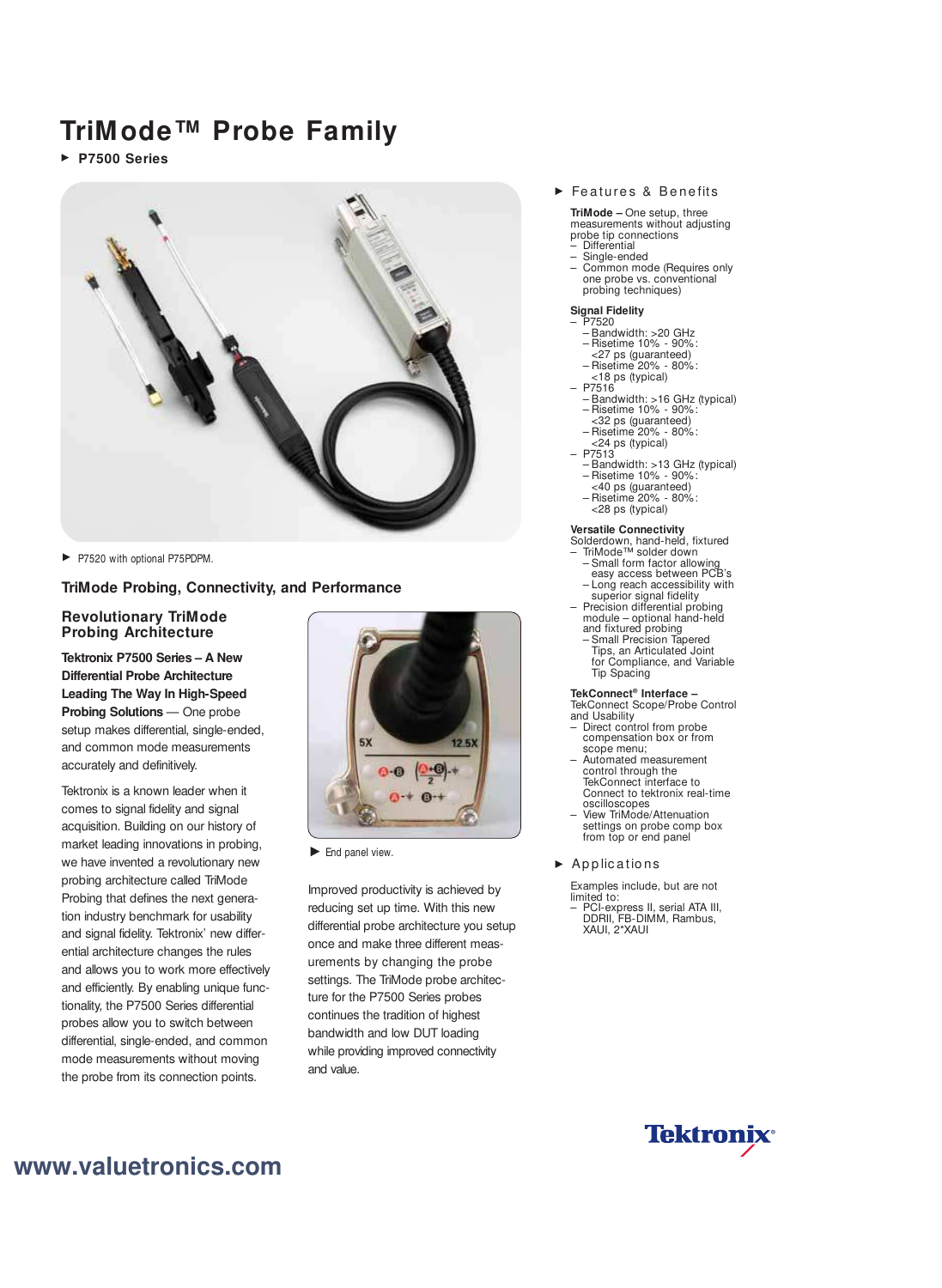## **TriMode™ Probe Family**

**P7500 Series** 



 $\blacktriangleright$  Top panel view.





Before TriMode™ : One probe for differential; two probes for SE and common mode; or one probe soldered and re-soldered three times; two probes for common mode.



After TriMode (P75TLRST): One probe for differential, single-ended and common mode, with only One setup required.





P75TLRST TriMode Long Reach Solder Tip.



## **Connectivity Plus – Solderdown – Handheld – Fixtured**

The P7500 Series differential probe architecture offers a new level of connectivity and provides the highest probe fidelity available for real-time oscilloscopes. The new improved multi-point connectivity solutions of the P7500 Series include:

- Standard **TriMode Long Reach Solder Tip** (P75TLRST) — with a longer reach and very small, low profile form factor.
- Optional **Precision Differential Probing Module** (P75PDPM) — for handheld and fixtured applications is also available.

Measurements on and between circuit boards is now easier and quicker with the Long Reach Solder Tips. These tips are easily interchanged by simply unplugging the tip (P75TLRST) and plugging in another.

Handheld and fixtured probing needs are met using the optional P75PDPM (Precision Differential Probing Module). Its small precision tapered tips, variable articulation of the probe tip, and quick adjusting-variable tip spacing provides the needed flexibility for adapting to vias and other test points of differing sizes from 30 mils to 180 mils.

These precision connectivity tools enable you to access multiple signals on anything from convenient test pads to hard-to-reach, high-density circuitry.

 $\blacktriangleright$  Tip view.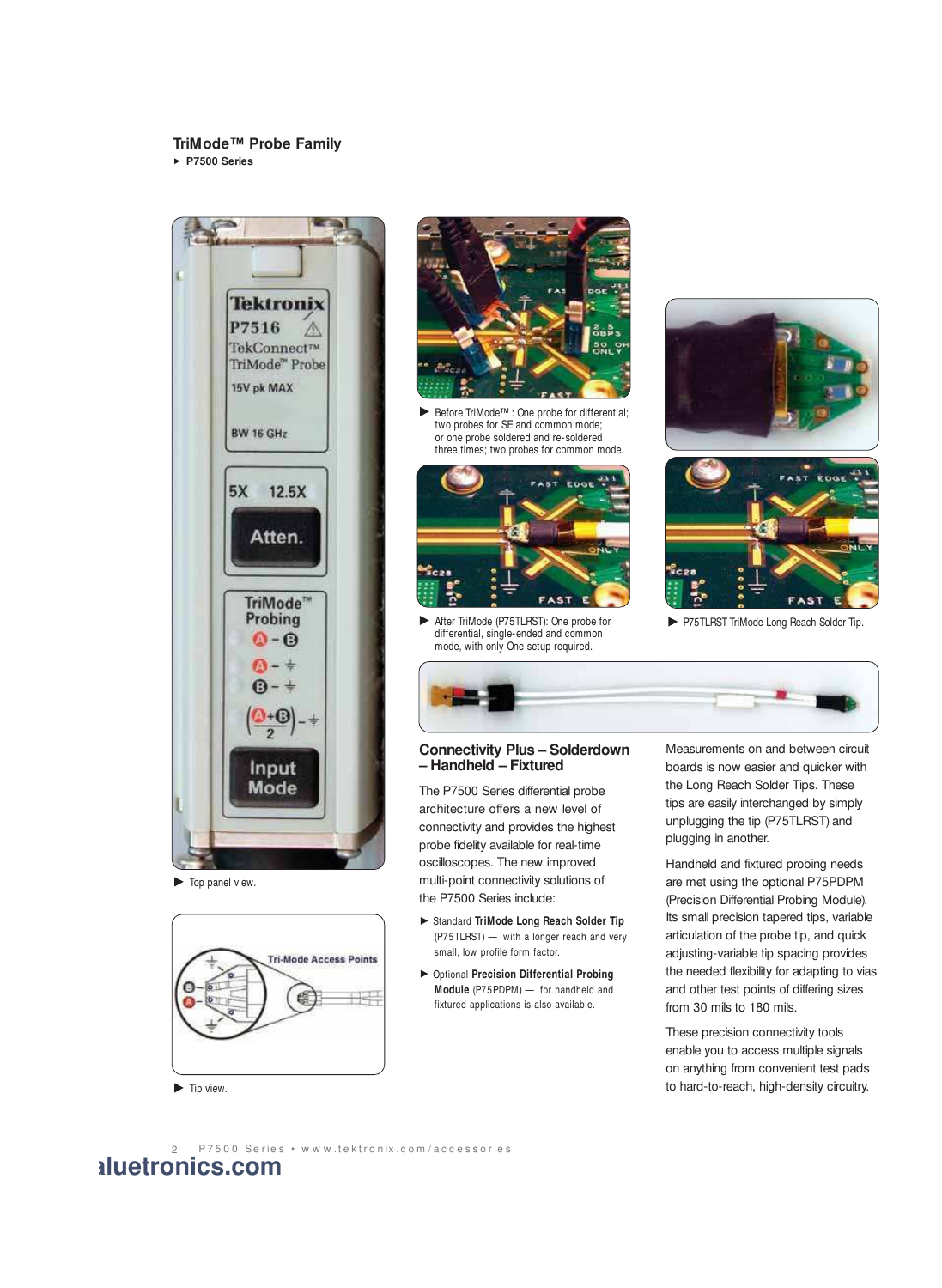



P7500 with P75PDPM.

# **Signal Fidelity**

You can be confident in the signal fidelity of your measurements. Tektronix' innovative new differential architecture coupled with the superior electrical performance of IBM SiGe technology provides the bandwidth and fidelity to meet the industry needs of today as well as tomorrow.

The new P7500 Series differential probe architecture provides:

- $\blacktriangleright$  Highest bandwidth available > 20 GHz
- Excellent step response
- Low DUT loading
- $\blacktriangleright$  High CMRR
- Differential, single-ended, or common mode measurements using one probe

# **Ordering Information**

#### **P 7 5 2 0**

TriMode™ Differential Probe, 20 GHz, for TekConnect Interface Oscilloscopes Includes: See Standard Accessories table.

#### **P 7 5 16**

TriMode Differential Probe, 16 GHz, for TekConnect Interface Oscilloscopes Includes: See Standard Accessories table.

#### **P 7 5 13**

TriMode Differential Probe, 13 GHz, for TekConnect Interface Oscilloscopes Includes: See Standard Accessories table.

# **Characteristics**

| TriMode Probe Architecture<br>P7520 |                                                                                                      | P7516                                                                                                  | P7513                                                                                              |
|-------------------------------------|------------------------------------------------------------------------------------------------------|--------------------------------------------------------------------------------------------------------|----------------------------------------------------------------------------------------------------|
| Bandwidth (typical)                 | > 20 GHz, A-B mode<br>> 18 GHz, P5PDPM,<br>Other modes                                               | $>16$ GHz                                                                                              | $> 13$ GHz                                                                                         |
| Rise Time (10%-90%) (quaranteed)    | $<$ 27 ps, A-B mode<br>< 29 ps, Other modes                                                          | $<$ 32 ps                                                                                              | $< 40$ ps                                                                                          |
| Rise Time (20%-80%) (typical)       | $<$ 18 ps, A-B mode<br>< 20 ps, Other modes                                                          | $< 24$ ps                                                                                              | $< 30$ ps                                                                                          |
| Attenuation (user selectable)       | 5X or 12.5X                                                                                          | 5X or 12.5X                                                                                            | 5X or 12.5X                                                                                        |
| Differential Input Range            | ± 0.625 V(5X)<br>± 1.60 V(12.5X)                                                                     | ± 0.75 V(5X)<br>± 1.75 V(12.5X)                                                                        | ± 0.75 V(5X)<br>$± 1.75$ V (12.5X)                                                                 |
| <b>Operating Voltage Window</b>     | $+3.7$ to $-2.0$ V                                                                                   | $+4.0$ to $-2.0$ V                                                                                     | $+4.0$ to $-2.0$ V                                                                                 |
| Offset Voltage Range                | $+2.5$ to $-1.5$ V, A-B mode<br>$+3.4$ to $-1.8$ V. Other modes $+4.0$ to -2.0 V. Other modes        | $+2.5$ to $-1.5$ V. A-B mode                                                                           | $+2.5$ to $-1.5$ V, A-B mode<br>$+4.0$ to $-2.0$ V, Other modes                                    |
| DC Input Resistance (differential)  | 100 $k\Omega$                                                                                        | 100 $k\Omega$                                                                                          | 100 $k\Omega$                                                                                      |
| Noise                               | <33 nV/ $\sqrt{Hz}$ (5X)<br><48 nV/ $V$ Hz(12.5X)                                                    | <33 nV/ $\sqrt{Hz}$ (5X)<br><48 nV/ $\sqrt{Hz(12.5X)}$                                                 | <33 nV/ $\sqrt{Hz}$ (5X)<br><48 nV/ $\sqrt{Hz(12.5X)}$                                             |
| CMRR, (A-B Mode) <sup>1</sup>       | $> 60$ dB @ DC<br>$>40$ dB to 50 MHz<br>$>30$ dB to 1 GHz<br>> 20 dB to 10 GHz<br>$>12$ dB to 20 GHz | $> 60$ dB @ DC<br>$>40$ dB to 50 MHz<br>$>30$ dB to 1 GHz<br>$> 20$ dB to 8 GHz<br>$> 15$ dB to 16 GHz | $> 60$ dB @ DC<br>>40 dB to 50 MHz<br>$>30$ dB to 1 GHz<br>$> 20$ dB to 7 GHz<br>> 15 dB to 13 GHz |
| Isolation, (A input, B input Mode)  | $>40$ dB to 50 MHz<br>$>30$ dB to 1 GHz<br>$>15$ dB to 10 GHz<br>$>6$ dB to 20 GHz                   | > 40 dB to 50 MHz<br>$> 30$ dB to 1 GHz<br>$> 20$ dB to 7 GHz<br>> 10 dB to 16 GHz                     | > 40 dB to 50 MHz<br>> 30 dB to 1 GHz<br>$> 20$ dB to 8 GHz<br>> 10 dB to 13 GHz                   |
| DMRR, (Common Mode)                 | $>40$ dB to 50 MHz<br>$>30$ dB to 1 GHz<br>$> 20$ dB to 10 GHz<br>> 12 dB to 20 GHz                  | > 40 dB to 50 MHz<br>$> 30$ dB to 1 GHz<br>$> 20$ dB to 8 GHz<br>> 10 dB to 16 GHz                     | > 40 dB to 50 MHz<br>$> 30$ dB to 1 GHz<br>$> 20$ dB to 7 GHz<br>> 15 dB to 13 GHz                 |
| Non-Destructive Input Range         | $±$ 15 V                                                                                             | ± 15 V                                                                                                 | ± 15V                                                                                              |
| Interface                           | TekConnect <sup>®</sup>                                                                              | <b>TekConnect</b>                                                                                      | <b>TekConnect</b>                                                                                  |
| Cable Length                        | 1 meter                                                                                              | 1 meter                                                                                                | 1 meter                                                                                            |

\* <sup>1</sup>A-B means the differential mode.

## **Minimum System Requirements / Instrument Compatibility**

P7500 Series TriMode Probes are compatible with the DPO/DSA70000 series and the TDS6000B/C<sup>\*2</sup> TekConnect interface oscilloscopes. The chart below shows recommended probe/oscilloscope model combinations.

| Instrument                                      | BW (Scope) | Recommended Probe)  |
|-------------------------------------------------|------------|---------------------|
| DPO/DSA72004                                    | 20 GHz     | P7520               |
| DPO/DSA71604                                    | 16 GHz     | P7516               |
| DPO/DSA71254                                    | 12.5 GHz   | P7513, P7313        |
| 80A03 8200 Series TekConnect Probe Interface*3  |            | P7516, P7513, P7520 |
| RTPA2A RTSA Series TekConnect Probe Interface*3 |            | P7516, P7513, P7520 |

\* <sup>2</sup> TDS6154C and 61254C require firmware version 5.1.5 and above.

\* <sup>3</sup> 80A03 and RTPA2A require firmware version 2.3 and above.

#### **U s e r M a n u a l O p t io n s**

Opt. L5– Japanese.

Opt. L7– Simplified Chinese.

# **S e r v ic e O p t io n s**

CA1 – A single calibration event or coverage for the designated calibration interval, whichever comes first. C3 – Calibration Service 3 Years.

C5 – Calibration Service 5 Years.

D3 – Calibration Data Report 3 Years

- (with Option C3).
- D5 Calibration Data Report 5 Years
- (with Option C5).
- R3 Repair Service 3 Years.
- R5 Repair Service 5 Years.

#### **Additional Service Products Available During Warranty (DW) or Post Warranty (PW)**

CA1 – A single calibration event or coverage for the designated calibration interval, whichever comes first. R1PW – Repair service coverage 1 year post warranty. R2PW – Repair service coverage 2 year post warranty. R3PW – Repair service coverage 3 years (includes product warranty period) 3 year period starts at time of customer instrument purchase.

R5PW – Repair service coverage 5 years (includes product warranty period) 5 year period starts at time of customer instrument purchase.